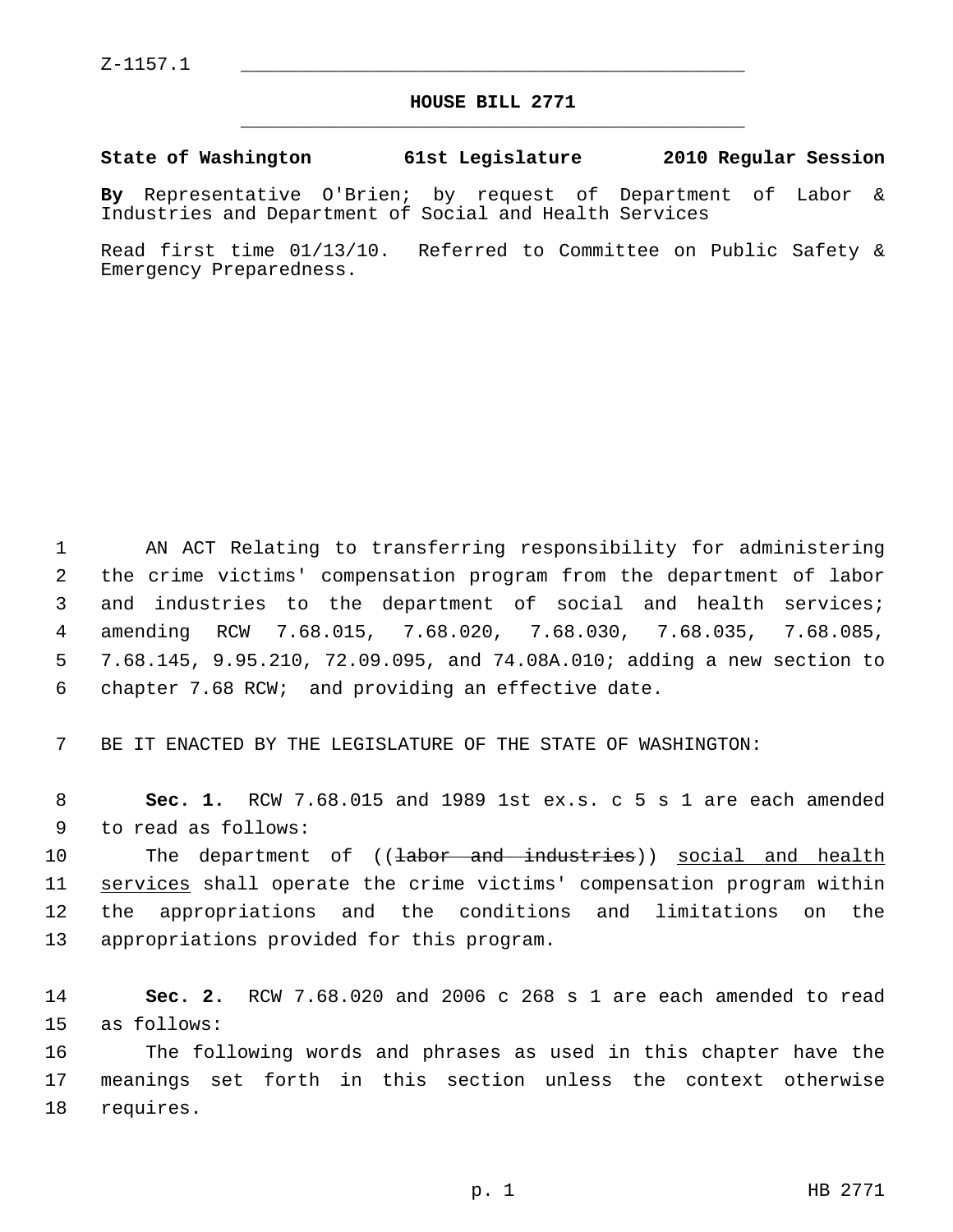1 (1) "Department" means the department of ((labor and industries)) 2 social and health services for the purposes of applying Title 51 RCW as 3 provided in this chapter.

 4 (2) "Criminal act" means an act committed or attempted in this 5 state which is: (a) Punishable as a federal offense that is comparable 6 to a felony or gross misdemeanor in this state; (b) punishable as a 7 felony or gross misdemeanor under the laws of this state; (c) an act 8 committed outside the state of Washington against a resident of the 9 state of Washington which would be compensable had it occurred inside 10 this state and the crime occurred in a state which does not have a 11 crime victims compensation program, for which the victim is eligible as 12 set forth in the Washington compensation law; or (d) an act of 13 terrorism as defined in 18 U.S.C. Sec. 2331, as it exists on May 2, 14 1997, committed outside of the United States against a resident of the 15 state of Washington, except as follows:

16 (i) The operation of a motor vehicle, motorcycle, train, boat, or 17 aircraft in violation of law does not constitute a "criminal act" 18 unless:

19 (A) The injury or death was intentionally inflicted;

20 (B) The operation thereof was part of the commission of another 21 non-vehicular criminal act as defined in this section;

22 (C) The death or injury was the result of the operation of a motor 23 vehicle after July 24, 1983, and a preponderance of the evidence 24 establishes that the death was the result of vehicular homicide under 25 RCW 46.61.520, or a conviction of vehicular assault under RCW 26 46.61.522, has been obtained: PROVIDED, That in cases where a probable 27 criminal defendant has died in perpetration of vehicular assault or, in 28 cases where the perpetrator of the vehicular assault is unascertainable 29 because he or she left the scene of the accident in violation of RCW 30 46.52.020 or, because of physical or mental infirmity or disability the 31 perpetrator is incapable of standing trial for vehicular assault, the 32 department may, by a preponderance of the evidence, establish that a 33 vehicular assault had been committed and authorize benefits;

34 (D) The injury or death was caused by a driver in violation of RCW 35 46.61.502; or

36 (E) The injury or death was caused by a driver in violation of RCW 37 46.61.655(7)(a), failure to secure a load in the first degree;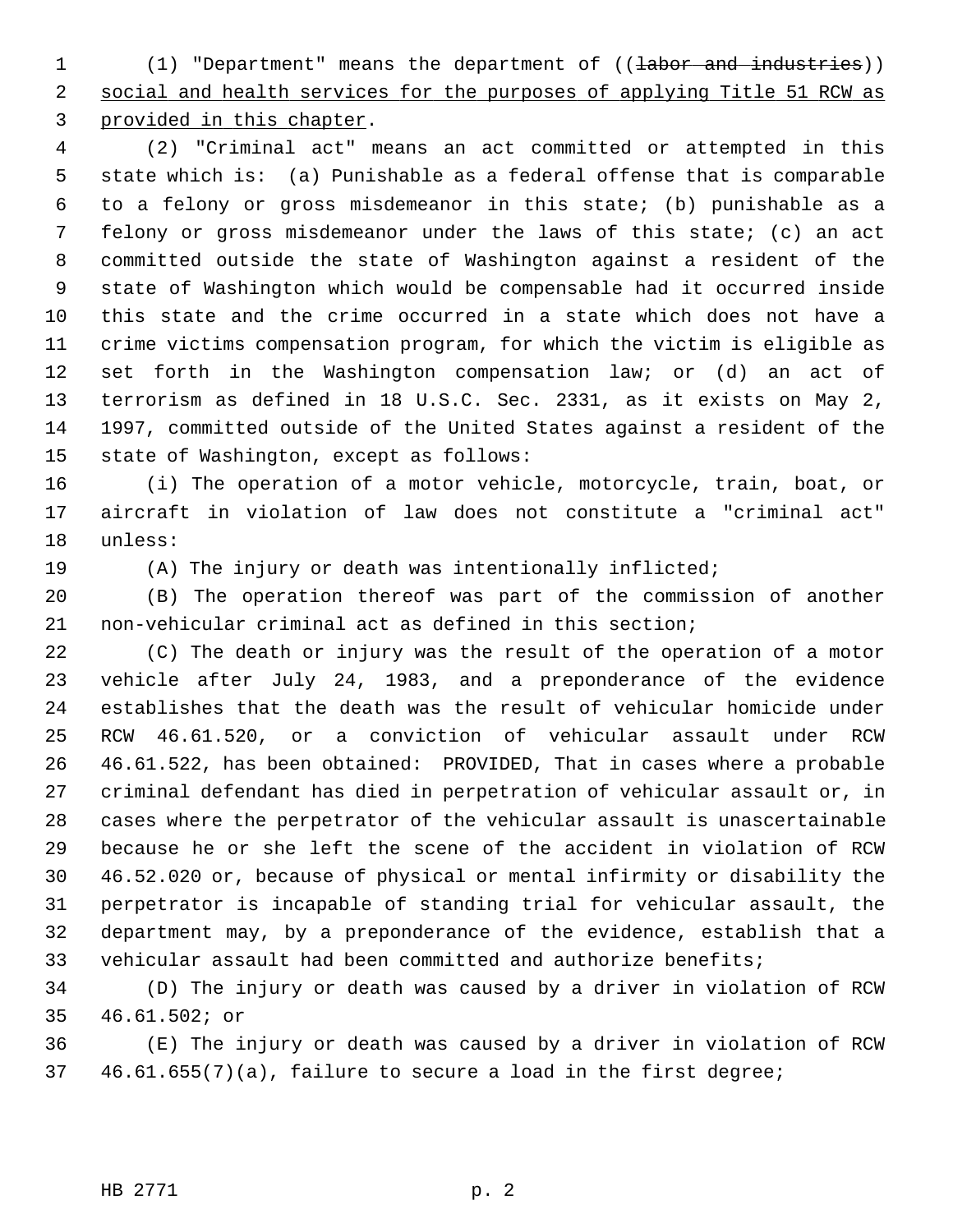1 (ii) Neither an acquittal in a criminal prosecution nor the absence 2 of any such prosecution is admissible in any claim or proceeding under 3 this chapter as evidence of the noncriminal character of the acts 4 giving rise to such claim or proceeding, except as provided for in 5 (d)(i)(C) of this subsection;

 6 (iii) Evidence of a criminal conviction arising from acts which are 7 the basis for a claim or proceeding under this chapter is admissible in 8 such claim or proceeding for the limited purpose of proving the 9 criminal character of the acts; and

10 (iv) Acts which, but for the insanity or mental irresponsibility of 11 the perpetrator, would constitute criminal conduct are deemed to be 12 criminal conduct within the meaning of this chapter.

13 (3) "Director" means the secretary of the department of social and 14 health services for the purposes of applying Title 51 RCW as provided 15 in this chapter.

16 (4) "Victim" means a person who suffers bodily injury or death as 17 a proximate result of a criminal act of another person, the victim's 18 own good faith and reasonable effort to prevent a criminal act, or his 19 or her good faith effort to apprehend a person reasonably suspected of 20 engaging in a criminal act. For the purposes of receiving benefits 21 pursuant to this chapter, "victim" is interchangeable with "employee" 22 or "worker" as defined in chapter 51.08 RCW as now or hereafter 23 amended.

 $24$   $((+4))$   $(5)$  "Child," "accredited school," "dependent," 25 "beneficiary," "average monthly wage," ((<del>"director,"</del>)) "injury," 26 "invalid," "permanent partial disability," and "permanent total 27 disability" have the meanings assigned to them in chapter 51.08 RCW as 28 now or hereafter amended.

29 ( $(\overline{5})$ ) (6) "Gainfully employed" means engaging on a regular and 30 continuous basis in a lawful activity from which a person derives a 31 livelihood.

 $32$  (( $\left(\frac{6}{1}\right)$ ) (7) "Private insurance" means any source of recompense 33 provided by contract available as a result of the claimed injury or 34 death at the time of such injury or death, or which becomes available 35 any time thereafter.

36  $((+7)^{n})$  (8) "Public insurance" means any source of recompense 37 provided by statute, state or federal, available as a result of the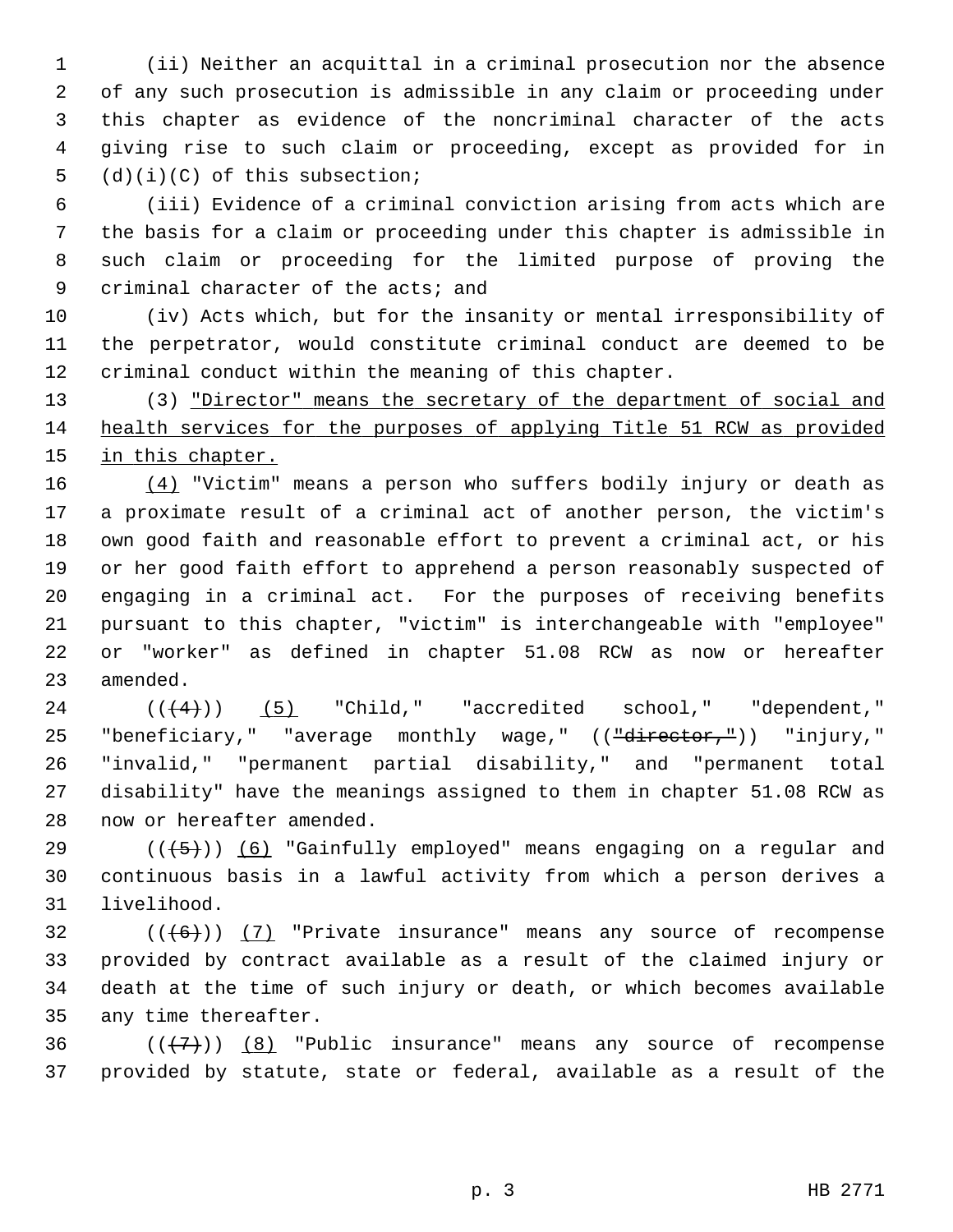1 claimed injury or death at the time of such injury or death, or which 2 becomes available any time thereafter.

 3 **Sec. 3.** RCW 7.68.030 and 2009 c 479 s 7 are each amended to read 4 as follows:

 5 It shall be the duty of the director to establish and administer a 6 program of benefits to innocent victims of criminal acts within the 7 terms and limitations of this chapter. In so doing, the director 8 shall, in accordance with chapter 34.05 RCW, adopt rules and 9 regulations necessary to the administration of this chapter, and the 10 provisions contained in chapter 51.04 RCW, including but not limited to 11 RCW 51.04.020, 51.04.030, 51.04.040, 51.04.050 and 51.04.100 as now or 12 hereafter amended, shall apply where appropriate in keeping with the 13 intent of this chapter. The director may apply for and, subject to 14 appropriation, expend federal funds under Public Law 98-473 and any 15 other federal program providing financial assistance to state crime 16 victim compensation programs. The federal funds shall be deposited in 17 the state general fund and may be expended only for purposes authorized 18 by applicable federal law.

19 The department shall use the applicable crime victims' rules 20 adopted by the department of labor and industries, until such time as 21 the department adopts its own rules.

22 **Sec. 4.** RCW 7.68.035 and 2009 c 479 s 8 are each amended to read 23 as follows:

24 (1)(a) When any person is found guilty in any superior court of 25 having committed a crime, except as provided in subsection (2) of this 26 section, there shall be imposed by the court upon such convicted person 27 a penalty assessment. The assessment shall be in addition to any other 28 penalty or fine imposed by law and shall be five hundred dollars for 29 each case or cause of action that includes one or more convictions of 30 a felony or gross misdemeanor and two hundred fifty dollars for any 31 case or cause of action that includes convictions of only one or more 32 misdemeanors.

33 (b) When any juvenile is adjudicated of any offense in any juvenile 34 offense disposition under Title 13 RCW, except as provided in 35 subsection (2) of this section, there shall be imposed upon the 36 juvenile offender a penalty assessment. The assessment shall be in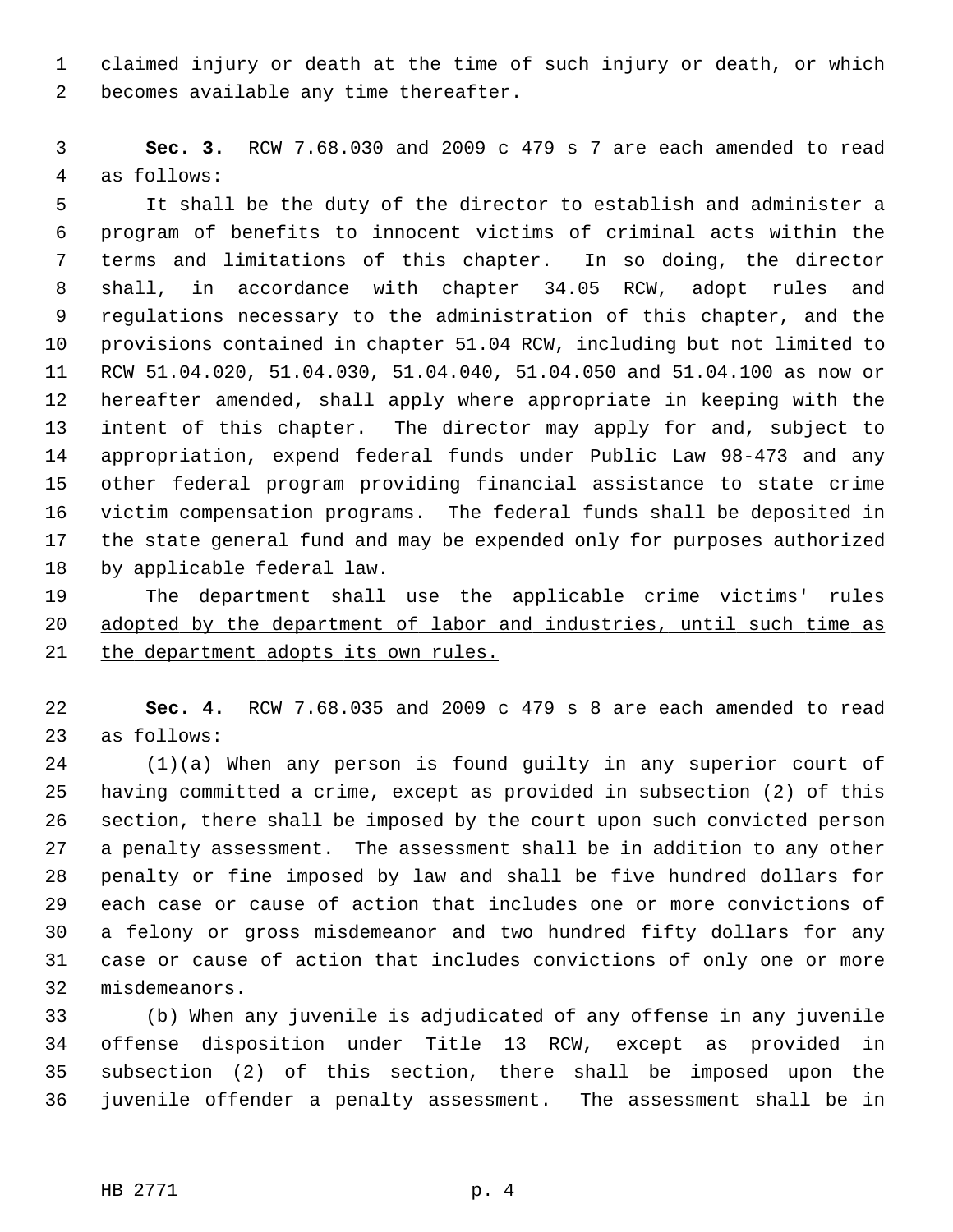1 addition to any other penalty or fine imposed by law and shall be one 2 hundred dollars for each case or cause of action that includes one or 3 more adjudications for a felony or gross misdemeanor and seventy-five 4 dollars for each case or cause of action that includes adjudications of 5 only one or more misdemeanors.

 6 (2) The assessment imposed by subsection (1) of this section shall 7 not apply to motor vehicle crimes defined in Title 46 RCW except those 8 defined in the following sections: RCW 46.61.520, 46.61.522, 9 46.61.024, 46.52.090, 46.70.140, 46.61.502, 46.61.504, 46.52.101, 10 46.20.410, 46.52.020, 46.10.130, 46.09.130, 46.61.5249, 46.61.525, 11 46.61.685, 46.61.530, 46.61.500, 46.61.015, 46.52.010, 46.44.180, 12 46.10.090(2), and 46.09.120(2).

13 (3) When any person accused of having committed a crime posts bail 14 in superior court pursuant to the provisions of chapter 10.19 RCW and 15 such bail is forfeited, there shall be deducted from the proceeds of 16 such forfeited bail a penalty assessment, in addition to any other 17 penalty or fine imposed by law, equal to the assessment which would be 18 applicable under subsection (1) of this section if the person had been 19 convicted of the crime.

20 (4) Such penalty assessments shall be paid by the clerk of the 21 superior court to the county treasurer who shall monthly transmit the 22 money as provided in RCW 10.82.070. Each county shall deposit fifty 23 percent of the money it receives per case or cause of action under 24 subsection (1) of this section and retains under RCW 10.82.070, not 25 less than one and seventy-five one-hundredths percent of the remaining 26 money it retains under RCW 10.82.070 and the money it retains under 27 chapter 3.62 RCW, and all money it receives under subsection (7) of 28 this section into a fund maintained exclusively for the support of 29 comprehensive programs to encourage and facilitate testimony by the 30 victims of crimes and witnesses to crimes. A program shall be 31 considered "comprehensive" only after approval of the department upon 32 application by the county prosecuting attorney. The department shall 33 approve as comprehensive only programs which:

34 (a) Provide comprehensive services to victims and witnesses of all 35 types of crime with particular emphasis on serious crimes against 36 persons and property. It is the intent of the legislature to make 37 funds available only to programs which do not restrict services to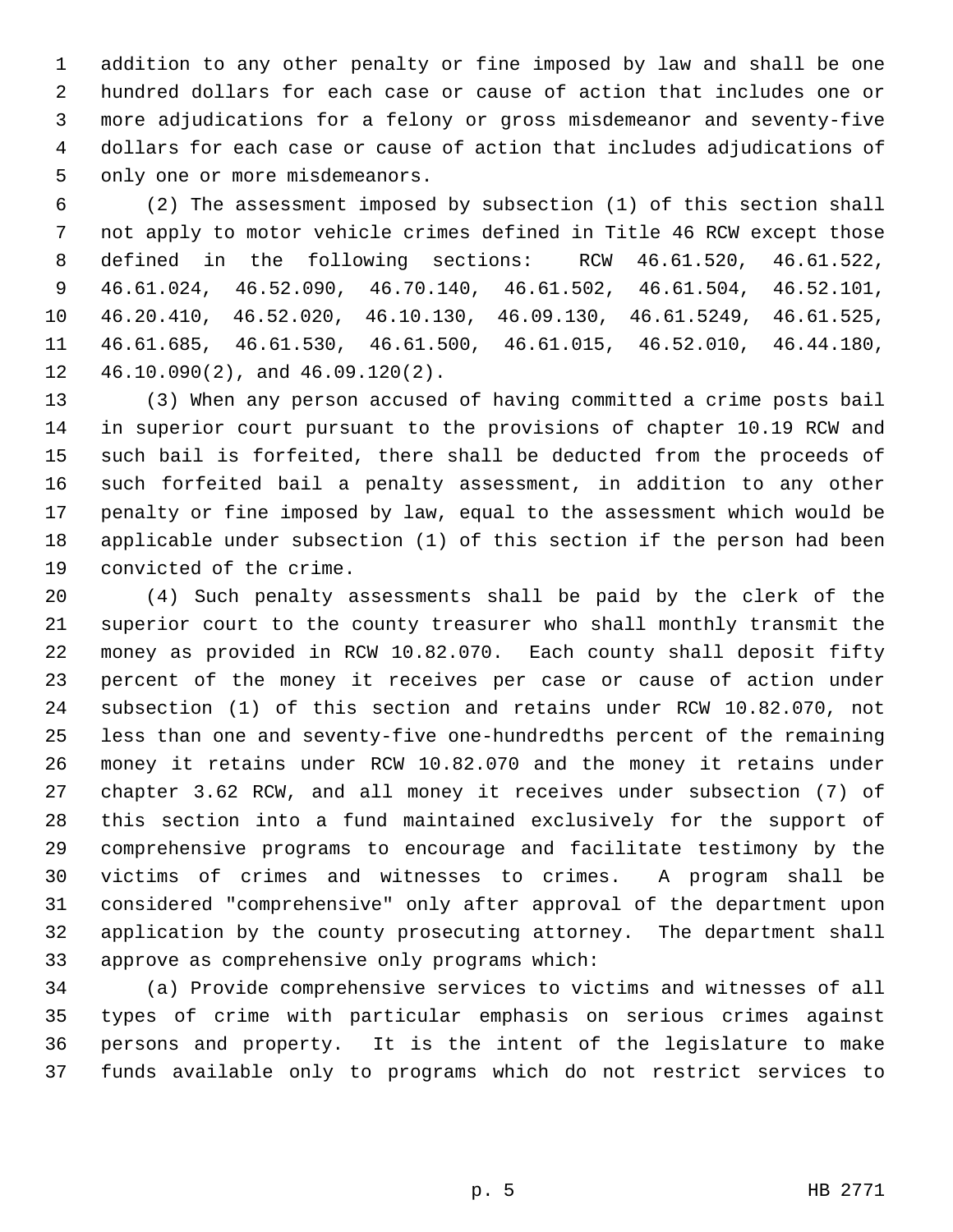1 victims or witnesses of a particular type or types of crime and that 2 such funds supplement, not supplant, existing local funding levels;

 3 (b) Are administered by the county prosecuting attorney either 4 directly through the prosecuting attorney's office or by contract 5 between the county and agencies providing services to victims of crime;

 6 (c) Make a reasonable effort to inform the known victim or his 7 surviving dependents of the existence of this chapter and the procedure 8 for making application for benefits;

 9 (d) Assist victims in the restitution and adjudication process; and 10 (e) Assist victims of violent crimes in the preparation and 11 presentation of their claims to the department ((of labor and 12 industries)) under this chapter.

13 Before a program in any county west of the Cascade mountains is 14 submitted to the department for approval, it shall be submitted for 15 review and comment to each city within the county with a population of 16 more than one hundred fifty thousand. The department will consider if 17 the county's proposed comprehensive plan meets the needs of crime 18 victims in cases adjudicated in municipal, district or superior courts 19 and of crime victims located within the city and county.

20 (5) Upon submission to the department of a letter of intent to 21 adopt a comprehensive program, the prosecuting attorney shall retain 22 the money deposited by the county under subsection (4) of this section 23 until such time as the county prosecuting attorney has obtained 24 approval of a program from the department. Approval of the 25 comprehensive plan by the department must be obtained within one year 26 of the date of the letter of intent to adopt a comprehensive program. 27 The county prosecuting attorney shall not make any expenditures from 28 the money deposited under subsection (4) of this section until approval 29 of a comprehensive plan by the department. If a county prosecuting 30 attorney has failed to obtain approval of a program from the department 31 under subsection (4) of this section or failed to obtain approval of a 32 comprehensive program within one year after submission of a letter of 33 intent under this section, the county treasurer shall monthly transmit 34 one hundred percent of the money deposited by the county under 35 subsection (4) of this section to the state treasurer for deposit in 36 the state general fund.

37 (6) County prosecuting attorneys are responsible to make every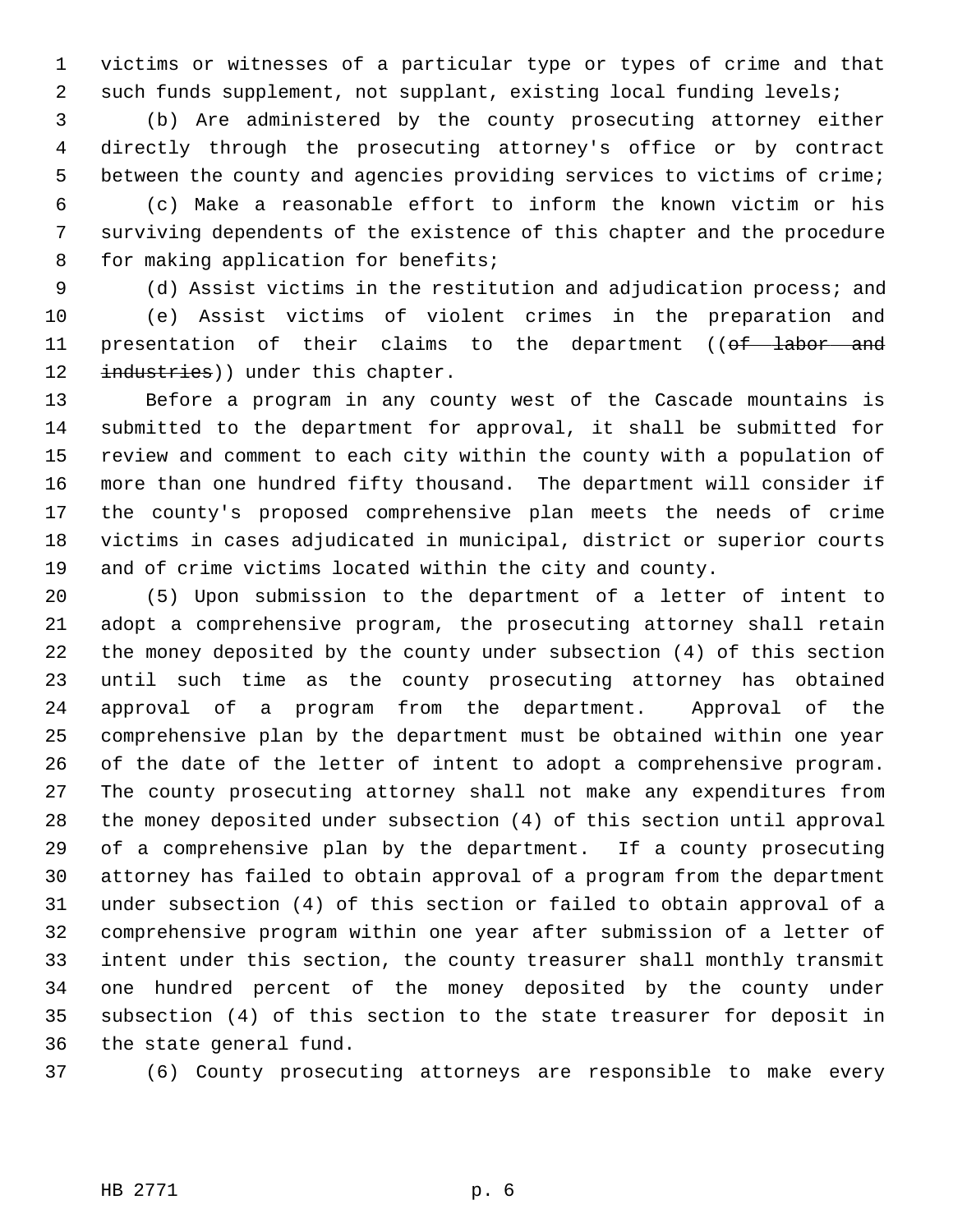1 reasonable effort to insure that the penalty assessments of this 2 chapter are imposed and collected.

 3 (7) Every city and town shall transmit monthly one and seventy-five 4 one-hundredths percent of all money, other than money received for 5 parking infractions, retained under RCW 3.50.100 and 35.20.220 to the 6 county treasurer for deposit as provided in subsection (4) of this 7 section.

 8 **Sec. 5.** RCW 7.68.085 and 2009 c 479 s 9 are each amended to read 9 as follows:

10 The director ((of labor and industries)) shall institute a cap on 11 medical benefits of one hundred fifty thousand dollars per injury or 12 death. Payment for medical services in excess of the cap shall be made 13 available to any innocent victim under the same conditions as other 14 medical services and if the medical services are:

15 (1) Necessary for a previously accepted condition;

16 (2) Necessary to protect the victim's life or prevent deterioration 17 of the victim's previously accepted condition; and

18 (3) Not available from an alternative source.

19 For the purposes of this section, an individual will not be 20 required to use his or her assets other than funds recovered as a 21 result of a civil action or criminal restitution, for medical expenses 22 or pain and suffering, in order to qualify for an alternative source of 23 payment.

24 The director shall( $(-$ in cooperation with the department of social 25 and health services,)) establish ((by October 1, 1989,)) a process to 26 aid crime victims in identifying and applying for appropriate 27 alternative benefit programs, if any, administered by the department of 28 social and health services.

29 **Sec. 6.** RCW 7.68.145 and 1975 1st ex.s. c 176 s 7 are each amended 30 to read as follows:

31 Notwithstanding any other provision of law, all law enforcement, 32 criminal justice, or other governmental agencies, or hospital; any 33 physician or other practitioner of the healing arts; or any other 34 organization or person having possession or control of any 35 investigative or other information pertaining to any alleged criminal 36 act or victim concerning which a claim for benefits has been filed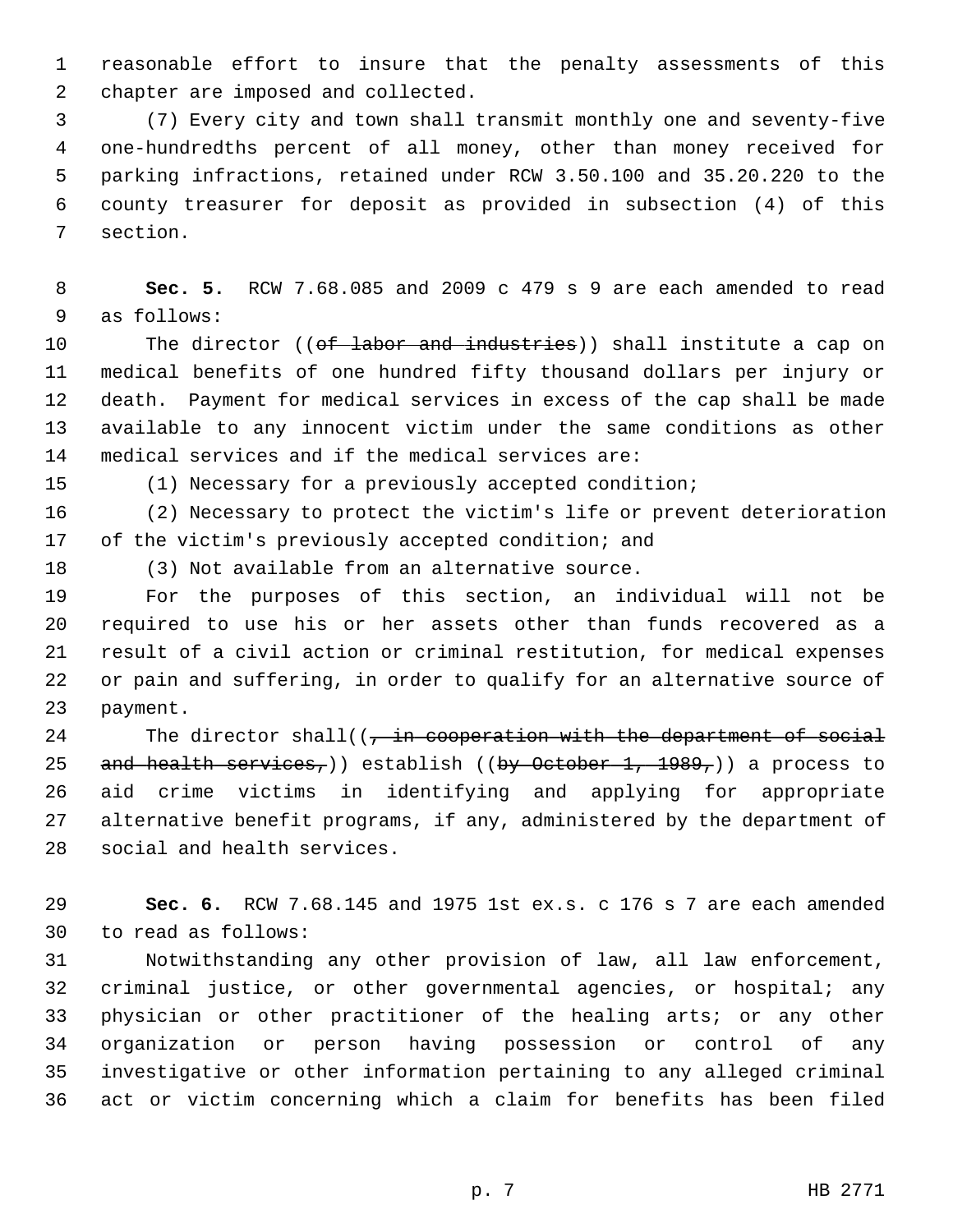1 under this chapter, shall, upon request, make available to and allow 2 the reproduction of any such information by the section of the 3 department administering this chapter or other public employees in 4 their performance of their official duties under this chapter.

 5 No person or organization, public or private, shall incur any legal 6 liability by reason of releasing any such information to the director 7 ((of labor and industries)) or the section of the department which 8 administers this chapter or other public employees in the performance 9 of their official duties under this chapter.

10 **Sec. 7.** RCW 9.95.210 and 2005 c 362 s 4 are each amended to read 11 as follows:

12 (1) In granting probation, the superior court may suspend the 13 imposition or the execution of the sentence and may direct that the 14 suspension may continue upon such conditions and for such time as it 15 shall designate, not exceeding the maximum term of sentence or two 16 years, whichever is longer.

17 (2) In the order granting probation and as a condition thereof, the 18 superior court may in its discretion imprison the defendant in the 19 county jail for a period not exceeding one year and may fine the 20 defendant any sum not exceeding the statutory limit for the offense 21 committed, and court costs. As a condition of probation, the superior 22 court shall require the payment of the penalty assessment required by 23 RCW 7.68.035. The superior court may also require the defendant to 24 make such monetary payments, on such terms as it deems appropriate 25 under the circumstances, as are necessary: (a) To comply with any 26 order of the court for the payment of family support; (b) to make 27 restitution to any person or persons who may have suffered loss or 28 damage by reason of the commission of the crime in question or when the 29 offender pleads guilty to a lesser offense or fewer offenses and agrees 30 with the prosecutor's recommendation that the offender be required to 31 pay restitution to a victim of an offense or offenses which are not 32 prosecuted pursuant to a plea agreement; (c) to pay such fine as may be 33 imposed and court costs, including reimbursement of the state for costs 34 of extradition if return to this state by extradition was required; (d) 35 following consideration of the financial condition of the person 36 subject to possible electronic monitoring, to pay for the costs of 37 electronic monitoring if that monitoring was required by the court as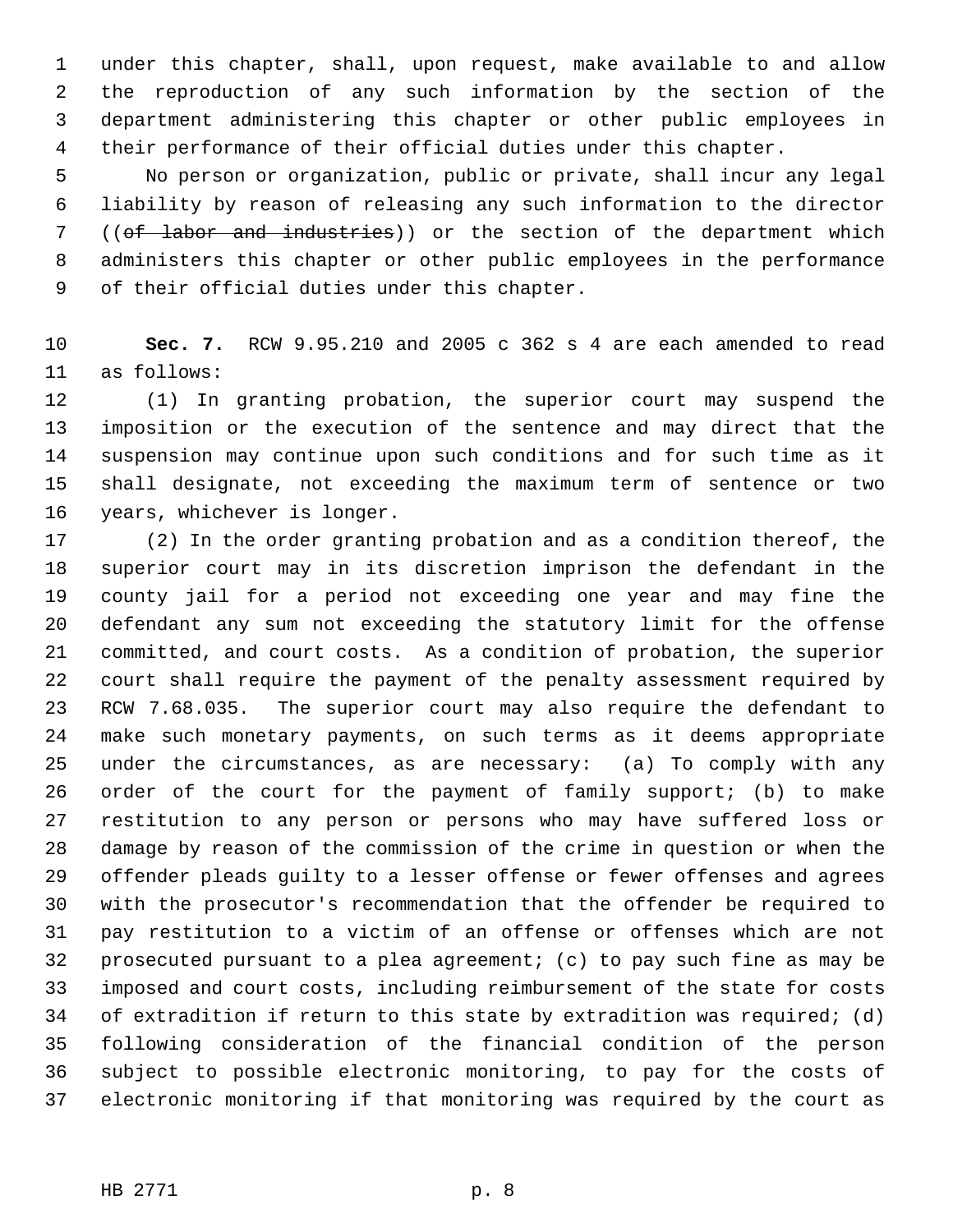1 a condition of release from custody or as a condition of probation; (e) 2 to contribute to a county or interlocal drug fund; and (f) to make 3 restitution to a public agency for the costs of an emergency response 4 under RCW 38.52.430, and may require bonds for the faithful observance 5 of any and all conditions imposed in the probation.

 6 (3) The superior court shall order restitution in all cases where 7 the victim is entitled to benefits under the crime victims' 8 compensation act, chapter 7.68 RCW. If the superior court does not 9 order restitution and the victim of the crime has been determined to be 10 entitled to benefits under the crime victims' compensation act, the 11 department of ((labor and industries)) social and health services, as 12 administrator of the crime victims' compensation program, may petition 13 the superior court within one year of imposition of the sentence for 14 entry of a restitution order. Upon receipt of a petition from the 15 department of ((labor and industries)) social and health services, the 16 superior court shall hold a restitution hearing and shall enter a 17 restitution order.

18 (4) In granting probation, the superior court may order the 19 probationer to report to the secretary of corrections or such officer 20 as the secretary may designate and as a condition of the probation to 21 follow the instructions of the secretary. If the county legislative 22 authority has elected to assume responsibility for the supervision of 23 superior court misdemeanant probationers within its jurisdiction, the 24 superior court misdemeanant probationer shall report to a probation 25 officer employed or contracted for by the county. In cases where a 26 superior court misdemeanant probationer is sentenced in one county, but 27 resides within another county, there must be provisions for the 28 probationer to report to the agency having supervision responsibility 29 for the probationer's county of residence.

30 (5) If the probationer has been ordered to make restitution and the 31 superior court has ordered supervision, the officer supervising the 32 probationer shall make a reasonable effort to ascertain whether 33 restitution has been made. If the superior court has ordered 34 supervision and restitution has not been made as ordered, the officer 35 shall inform the prosecutor of that violation of the terms of probation 36 not less than three months prior to the termination of the probation 37 period. The secretary of corrections will promulgate rules and 38 regulations for the conduct of the person during the term of probation.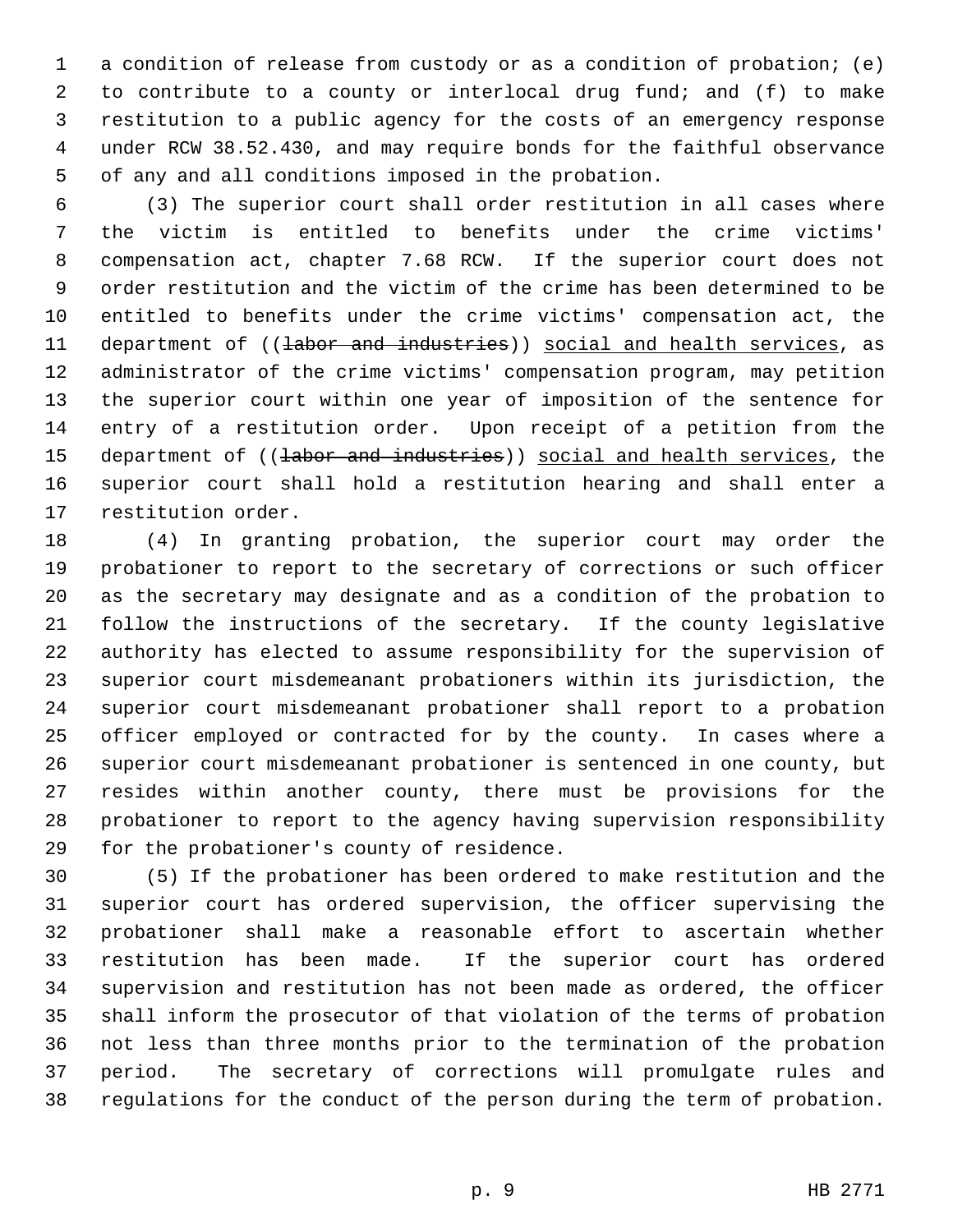1 For defendants found guilty in district court, like functions as the 2 secretary performs in regard to probation may be performed by probation 3 officers employed for that purpose by the county legislative authority 4 of the county wherein the court is located.

 5 (6) The provisions of RCW 9.94A.501 apply to sentences imposed 6 under this section.

 7 **Sec. 8.** RCW 72.09.095 and 1995 c 234 s 2 are each amended to read 8 as follows:

 9 Each year the department shall transfer twenty-five percent of the 10 total annual revenues and receipts received in each institutional 11 betterment fund subaccount to the department of ((<del>labor and</del> 12 industries)) social and health services for the purpose of providing 13 direct benefits to crime victims through the crime victims' 14 compensation program as outlined in chapter 7.68 RCW. This transfer 15 takes priority over any expenditure of betterment funds and shall be 16 reflected on the monthly financial statements of each institution's 17 betterment fund subaccount.

18 May funds so transferred to the department of ((tabor and 19 industries)) social and health services shall be in addition to the 20 crime victims' compensation amount provided in an omnibus appropriation 21 bill. It is the intent of the legislature that the funds forecasted or 22 transferred pursuant to this section shall not reduce the funding 23 levels provided by appropriation.

24 **Sec. 9.** RCW 74.08A.010 and 2004 c 54 s 4 are each amended to read 25 as follows:

26 (1) A family that includes an adult who has received temporary 27 assistance for needy families for sixty months after July 27, 1997, 28 shall be ineligible for further temporary assistance for needy families 29 assistance.

30 (2) For the purposes of applying the rules of this section, the 31 department shall count any month in which an adult family member 32 received a temporary assistance for needy families cash assistance 33 grant unless the assistance was provided when the family member was a 34 minor child and not the head of the household or married to the head of 35 the household.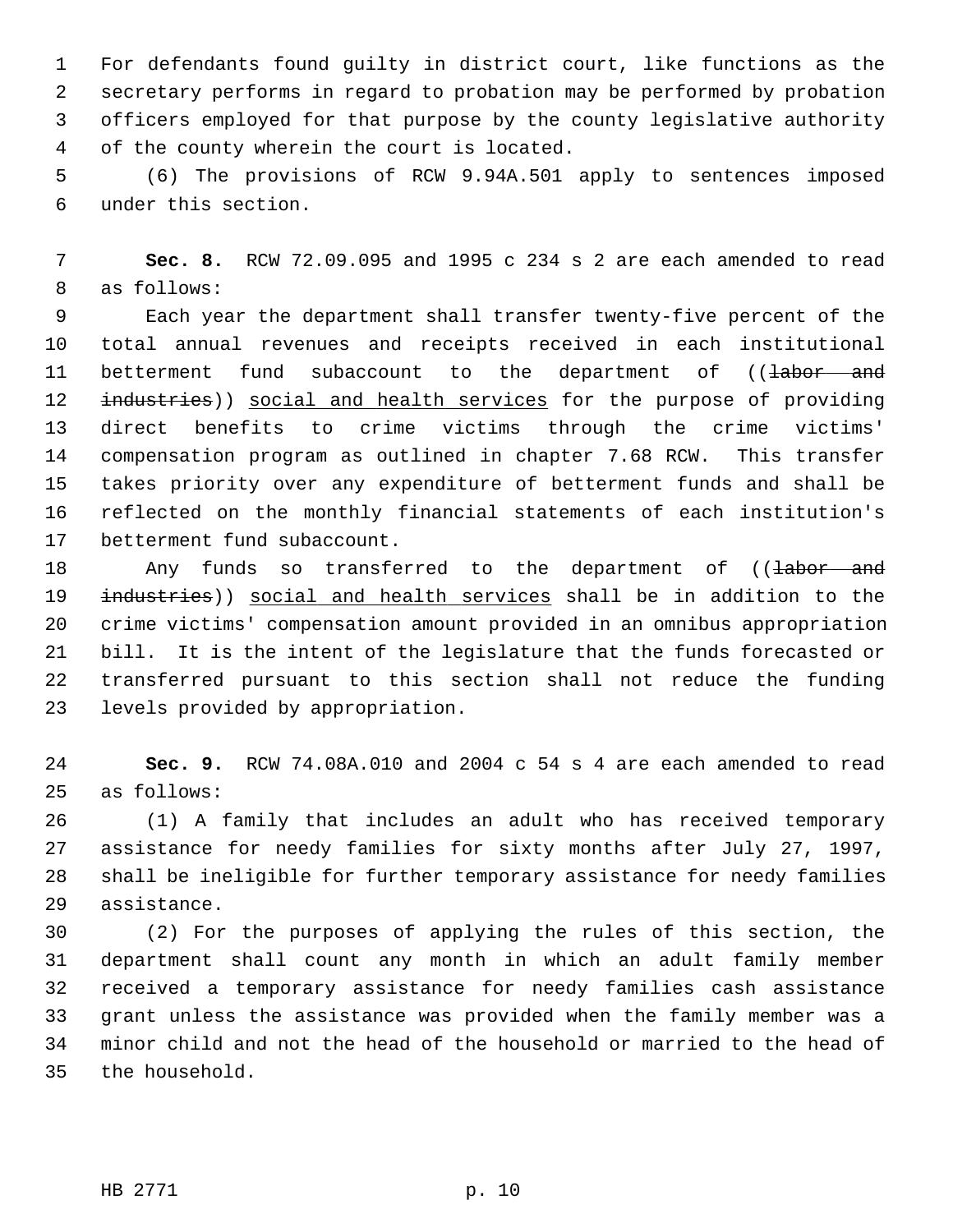1 (3) The department shall refer recipients who require specialized 2 assistance to appropriate department programs, crime victims' programs 3 through the department of ((community, trade, and economic 4 development)) commerce, or the crime victims' compensation program of 5 the department of ((labor and industries)) social and health services.

 6 (4) The department may exempt a recipient and the recipient's 7 family from the application of subsection (1) of this section by reason 8 of hardship or if the recipient meets the family violence options of 9 section 402(A)(7) of Title IVA of the federal social security act as 10 amended by P.L. 104-193. The number of recipients and their families 11 exempted from subsection (1) of this section for a fiscal year shall 12 not exceed twenty percent of the average monthly number of recipients 13 and their families to which assistance is provided under the temporary 14 assistance for needy families program.

15 (5) The department shall not exempt a recipient and his or her 16 family from the application of subsection (1) of this section until 17 after the recipient has received fifty-two months of assistance under 18 this chapter.

19 (6) Beginning on October 31, 2005, the department shall provide 20 transitional food stamp assistance for a period of five months to a 21 household that ceases to receive temporary assistance for needy 22 families assistance and is not in sanction status. If necessary, the 23 department shall extend the household's food stamp certification until 24 the end of the transition period.

25 NEW SECTION. **Sec. 10.** A new section is added to chapter 7.68 RCW 26 to read as follows:

27 (1) All powers, duties, and functions of the department of labor 28 and industries pertaining to the crime victims' compensation program 29 are transferred to the department. All references to the director of 30 the department of labor and industries in the Revised Code of 31 Washington in context of the functions transferred in this section mean 32 the secretary of the department of social and health services. All 33 references to the supervisor of industrial insurance in the Revised 34 Code of Washington in the context of the functions transferred in this 35 section mean the head of the crime victims' compensation program within 36 the department of social and health services.

37 (2)(a) All: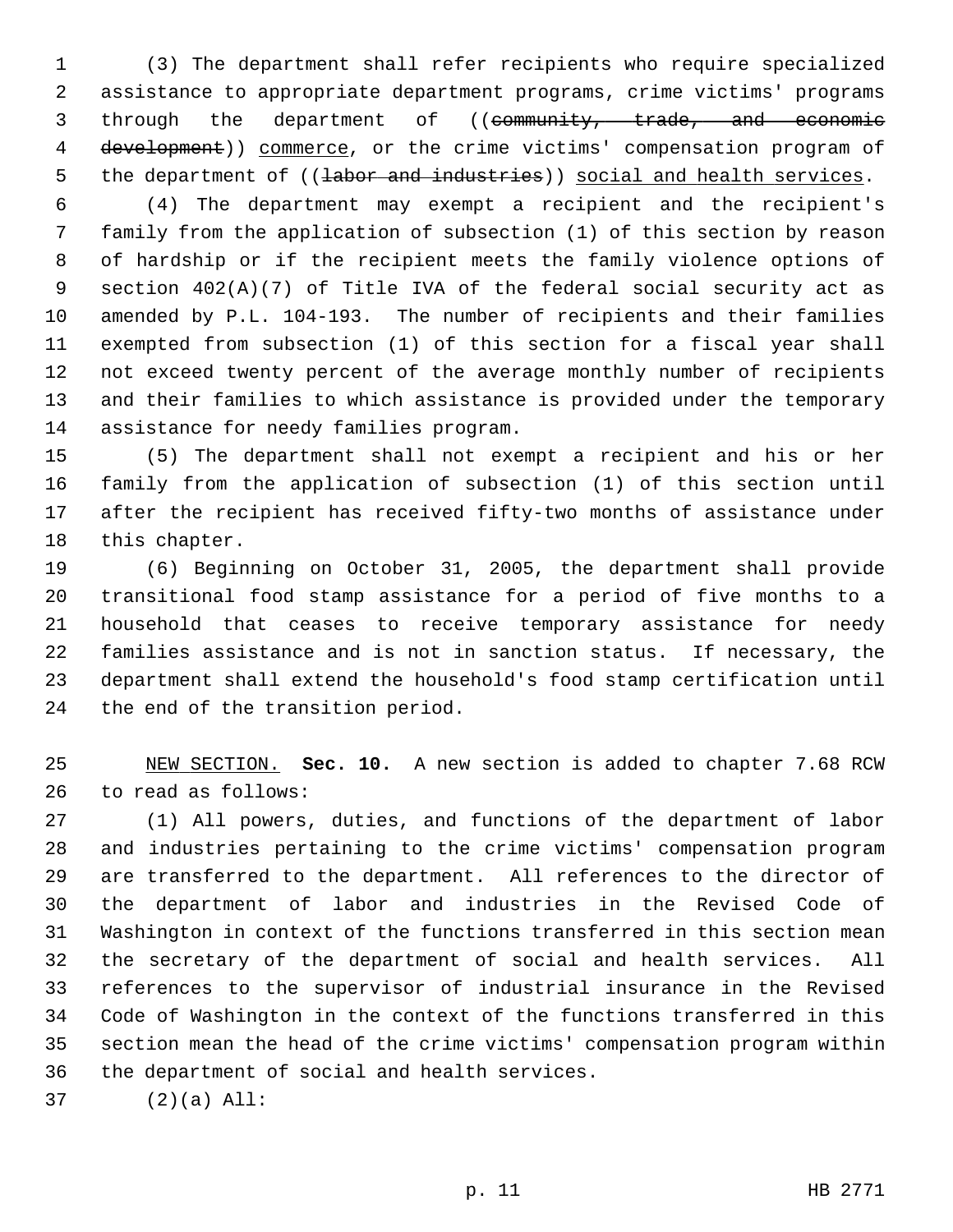1 (i) Reports, documents, surveys, books, records, files, papers, or 2 written material in the possession of the department of labor and 3 industries pertaining to the powers, functions, and duties transferred 4 in subsection (1) of this section shall be delivered to the custody of 5 the department;

 6 (ii) Cabinets, furniture, office equipment, motor vehicles, and 7 other tangible property employed by the department of labor and 8 industries in carrying out the powers, functions, and duties 9 transferred shall be made available to the department;

10 (iii) Funds, credits, or other assets held in connection with the 11 powers, functions, and duties transferred shall be assigned to the 12 department.

13 (b) Any appropriations made to the department of labor and 14 industries for carrying out the powers, functions, and duties 15 transferred shall, on the effective date of this section, be 16 transferred and credited to the department to carry out the 17 responsibilities of the crime victims' compensation program.

18 (c) When a question arises as to the transfer of any funds, books, 19 documents, records, papers, files, equipment, or other tangible 20 property used or held in the exercise of the powers and the performance 21 of the duties and functions transferred, the director of the office of 22 financial management shall make a determination as to the proper 23 allocation and shall certify the same to the state agencies concerned.

24 (3) All rules and all pending business before the department of 25 labor and industries pertaining to the powers, functions, and duties 26 transferred in subsection (1) of this section shall be continued and 27 acted upon by the department. All existing contracts and obligations 28 shall remain in full force and shall be performed by the department.

29 (4) The transfer by this section of the powers, duties, and 30 functions of the department of labor and industries shall not affect 31 the validity of any act performed before the effective date of this 32 section.

33 (5) If apportionments of budgeted funds are required because of the 34 transfers directed by this section, the director of the office of 35 financial management shall certify the apportionments to the agencies 36 affected, the state auditor, and the state treasurer. Each of these 37 shall make the appropriate transfer and adjustments in funds and